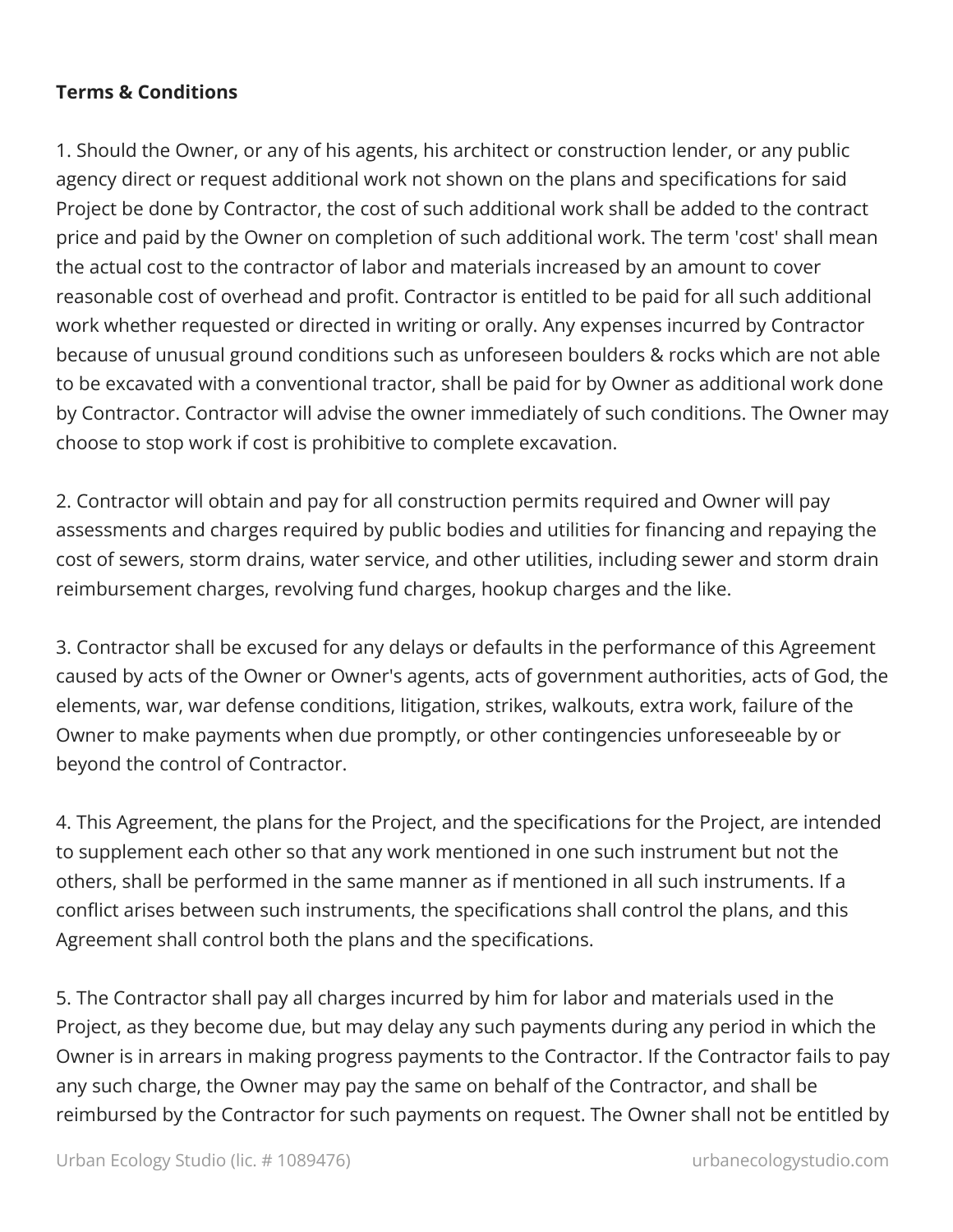means of assignment or otherwise, to collect from Contractor any greater amount under this Paragraph than the amount actually paid by the Owner in settlement or discharge of any such charge for labor or materials actually utilized by the Contractor with respect to this Project.

6. If the Project or any part thereof is destroyed by fire, theft, vandalism, accident or act of God, or in any other way damaged through no fault of the Contractor, any work done or materials furnished by Contractor in restoring or rebuilding the Project shall be paid for by Owner, it Owner elects to rebuild. If Owner elects not to rebuild, Contractor shall be paid for all work done and materials used, prior to the event causing the damage, as well as for any materials not yet used but at the site of the project and damaged or destroyed. Owner must elect to rebuild or not within five days of damage or destruction of the Project. If Owner fails to make such election, Contractor may terminate this Agreement, and shall be paid in the same manner as if Owner elected not to rebuild.

7. Contractor shall procure and maintain during the continuance of this Agreement, a policy of workmer's compensation or employer's liability insurance for the protection of his employees. Owner shall obtain and pay for insurance against injury to his own employees and persons under Owner's direction and persons on the site of the Project at Owner's invitation. (Contractor shall not be liable for any injuries to said persons.)

8. Contractor shall not be liable for any taxes or assessments of any kind, and the same will be paid promptly by Owner when due.

9. If Owner fails to pay Contractor within five days after it becomes due, any amount payable by Owner to Contractor pursuant to this Agreement, Contractor may terminate their services, stop work on the Project, and use all lawful means to prevent further work being done on the Project, until all past due payments have been received by them, and Owner has posted a bond satisfactory to contractor for the payment of all amounts that will thereafter become due to Contractor. Payments are due within fifteen days of the date of invoice. If payment is not made by that date interest will accrue at 1.5% per month until paid.

10. On completion of the Project, the Contractor shall remove all debris and surplus materials from the site of the project, and leave such site in "broom clean" condition.

11. This instrument constitutes the sole and only agreement of the parties hereto relating to the Project, and correctly sets forth the rights, duties and obligations of each to the other, as of its